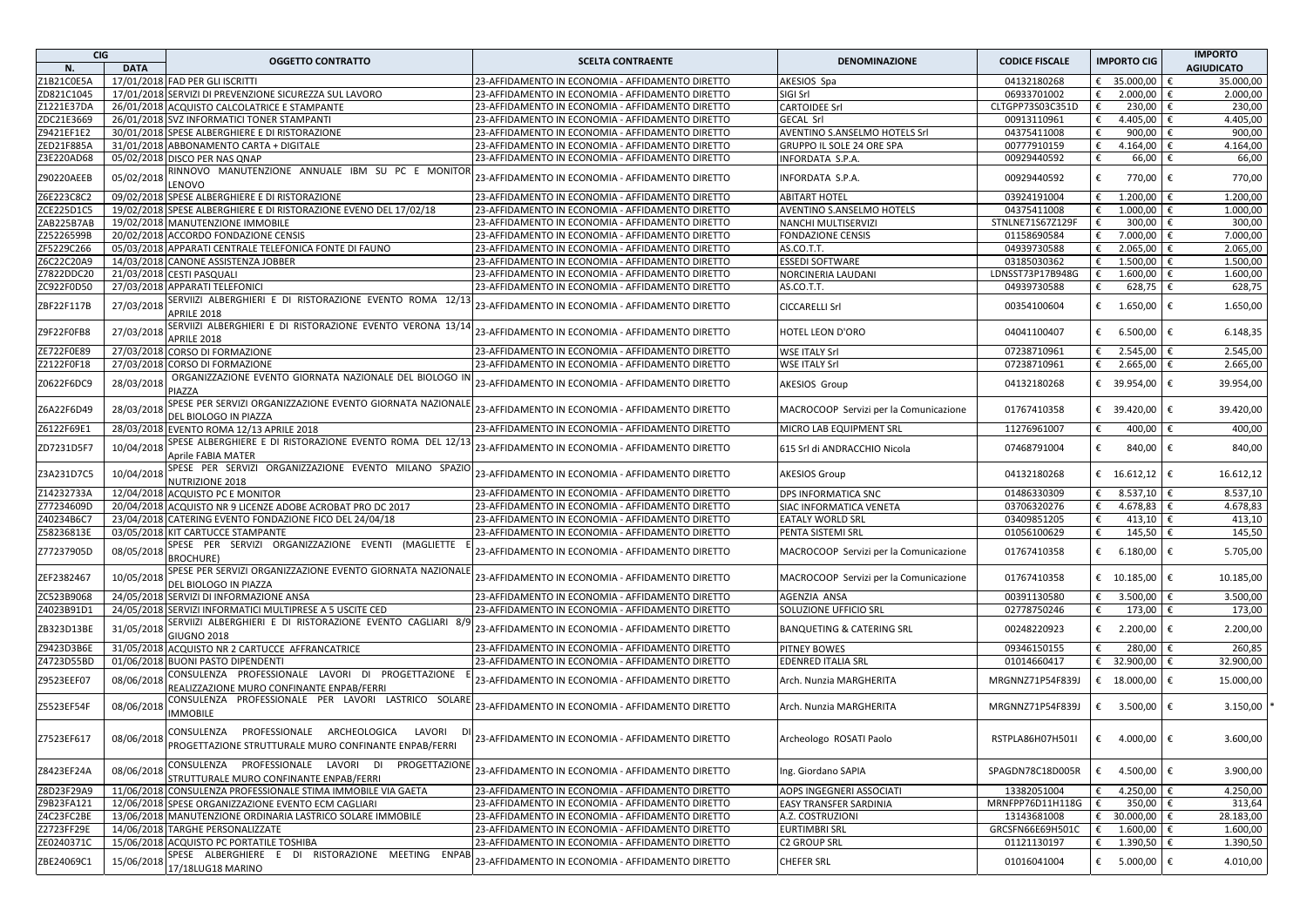| <b>CIG</b> |             | <b>OGGETTO CONTRATTO</b>                                                                               | <b>SCELTA CONTRAENTE</b>                              | <b>DENOMINAZIONE</b>                                      | <b>CODICE FISCALE</b> | <b>IMPORTO CIG</b> | <b>IMPORTO</b>    |  |
|------------|-------------|--------------------------------------------------------------------------------------------------------|-------------------------------------------------------|-----------------------------------------------------------|-----------------------|--------------------|-------------------|--|
| N.         | <b>DATA</b> |                                                                                                        |                                                       |                                                           |                       |                    | <b>AGIUDICATO</b> |  |
| ZD72408515 | 18/06/2018  | SPESE ALBERGHIERE E DI RISTORAZIONE EVENTO ALGHERO                                                     | 23-AFFIDAMENTO IN ECONOMIA - AFFIDAMENTO DIRETTO      | IMMOBILIARE ALBERGHIERA CATALOGNA                         | 00139190904           | € 2.000,00         | €<br>1.745,00     |  |
|            |             | 6/7LUGLIO 2018                                                                                         |                                                       | Spa                                                       |                       |                    |                   |  |
| Z3C241535D |             | 20/06/2018 MANUTENZIONE BADGE SEDI                                                                     | 23-AFFIDAMENTO IN ECONOMIA - AFFIDAMENTO DIRETTO      | <b>ELTIME SRL</b>                                         | 03717821007           | 729,00             | 729,00            |  |
| ZD9241F742 |             | 25/06/2018 MANUTENZIONE STRAORDINARIA SEDE PARETE SALA COFFEE                                          | 23-AFFIDAMENTO IN ECONOMIA - AFFIDAMENTO DIRETTO      | NANCHI MULTISERVIZI                                       | STNLNE71S67Z129F      | 750,00<br>€        | 750,00<br>€       |  |
| Z68242D5C3 | 28/06/201   | SERVIZI INFORMATICI triennio 01/07/21 - 30/06/18 ASSISTENZA<br>SISTEMISTICA+ CONTROL ROOM              | 23-AFFIDAMENTO IN ECONOMIA - AFFIDAMENTO DIRETTO      | INFORDATA S.P.A.                                          | 00929440592           | € 36.600,00        | 36.600,00<br>€    |  |
| ZE92439859 | 03/07/201   | LICENZA ANALYSIS SOFTWARE EXACT PERIODO 01/07/18<br>31/12/2020                                         | 23-AFFIDAMENTO IN ECONOMIA - AFFIDAMENTO DIRETTO      | <b>ANALYSIS Spa</b>                                       | 08467340157           | € 25.000,00        | €<br>25.000,00    |  |
| Z1D2439B36 |             | 03/07/2018 ASSICURAZIONI INFORTUNI PROFESSIONISTI                                                      | 23-AFFIDAMENTO IN ECONOMIA - AFFIDAMENTO DIRETTO      | AON ASSICURAZIONI RC INFORTUNI                            | 10203070155           | 1.460,00<br>€      | 1.460,00<br>€     |  |
| Z9A2439A96 |             | 03/07/2018 ASSICURAZIONI PROFESSIONISTI                                                                | 23-AFFIDAMENTO IN ECONOMIA - AFFIDAMENTO DIRETTO      | AON ASSICURAZIONI RC PROFESSIONALE                        | 10203070155           | €<br>1.220,00      | ∣€<br>1.220,00    |  |
| ZDF243DF30 | 04/07/201   | RINNOVO TRIENNALE MANUTENZIONE<br>SERVER<br>VMWARE<br><b>PRODUCTION</b>                                | 23-AFFIDAMENTO IN ECONOMIA - AFFIDAMENTO DIRETTO      | INFORDATA Spa                                             | 00929440592           | € 6.977,46         | €<br>6.977,46     |  |
| Z342457031 | 12/07/2018  | LAMPADE E STRUTTURE PER ILLUMINAZIONE SEDE                                                             | 23-AFFIDAMENTO IN ECONOMIA - AFFIDAMENTO DIRETTO      | <b>MORLACCO Srl</b>                                       | 08539370588           | 1.048,41<br>€      | 1.048,41<br>€     |  |
|            | 25/07/2018  | LAVORI DI MANUTENZIONE RICOSTRUZIONE<br>MURO<br>DI                                                     |                                                       | Edil Fema Srl.                                            |                       |                    | €                 |  |
| 7581799A74 |             | <b>CONTENIMENTO IN TUFO</b>                                                                            | 03-PROCEDURA NEGOZIATA PREVIA PUBBLICAZIONE DEL BANDO |                                                           | 04713841007           | € 146.843,33       | 101.080,47        |  |
| Z5024860E5 |             | 30/07/2018 SPESE ORGANIZZAZIONE CONVEGNO GNB                                                           | 23-AFFIDAMENTO IN ECONOMIA - AFFIDAMENTO DIRETTO      | <b>AKESIOS</b>                                            | 04132180268           | €<br>393,63        | 393,63            |  |
| ZEA248C636 |             | 01/08/2018 PAVIMENTAZIONE LASTRICO SOLARE                                                              | 23-AFFIDAMENTO IN ECONOMIA - AFFIDAMENTO DIRETTO      | AZ COSTRUZIONI SRL                                        | 13143681008           | 1.472,00<br>€      | 1.472,00<br>€     |  |
| ZEE249246F | 02/08/201   | SPESE ORGANIZZAZIONE CONVEGNO<br>NAZIONALE<br><b>ENPAB</b><br>5-6- OTTOBRE 2018                        | 23-AFFIDAMENTO IN ECONOMIA - AFFIDAMENTO DIRETTO      | <b>AKESIOS</b>                                            | 04132180268           | € 30.000,00        | 12.000,00<br>€    |  |
| Z8D24922CD | 02/08/201   | SPESE PER ORGANIZZAZIONE CONVEGNO NAZIONALE ENPAB<br>5-6- OTTOBRE 2018                                 | 23-AFFIDAMENTO IN ECONOMIA - AFFIDAMENTO DIRETTO      | ROMA EVENTI (CENTRO CONGRESSI)                            | 08377041002           | € 39.500,00        | 39.500,00<br>€    |  |
| Z0B249CBB3 |             | 07/08/2018 RICARICA ARUBA PEC ISCRITTI                                                                 | 23-AFFIDAMENTO IN ECONOMIA - AFFIDAMENTO DIRETTO      | <b>ARUBA PEC</b>                                          | 01879020517           | € $10.000,00$      | 10.000,00<br>€    |  |
| Z8424C67A8 | 03/09/2018  | SPESE ALBERGHIERE E DI RISTORAZIONE CONVEGNO NAZIONALE                                                 | 23-AFFIDAMENTO IN ECONOMIA - AFFIDAMENTO DIRETTO      | <b>HOTEL VALADIER</b>                                     | 00950281006           | € 3.812,55         | 3.812,55<br>€     |  |
| Z0624C68FE | 03/09/201   | ENPAB 5-6- OTTOBRE 2018 PERNOTTAMENTI<br>SPESE ALBERGHIERE E DI RISTORAZIONE CONVEGNO NAZIONAL         | 23-AFFIDAMENTO IN ECONOMIA - AFFIDAMENTO DIRETTO      | LA GRANDE CUCINA SPA (CASINA VALADIER)                    | 05901701002           | € 6.028,73         | l€<br>6.028,73    |  |
|            |             | ENPAB 5-6- OTTOBRE 2018 CENA DI GALA<br>SPESE ORGANIZZAZIONE CONVEGNO NAZIONALE ENPAB ACQUISTO         |                                                       |                                                           |                       |                    |                   |  |
| Z7724CD3ED | 04/09/201   | ZAINI 5-6- OTTOBRE 2018                                                                                | 23-AFFIDAMENTO IN ECONOMIA - AFFIDAMENTO DIRETTO      | <b>AKESIOS Group</b>                                      | 04132180268           | 2.535,00<br>€      | 2.535,00<br>€     |  |
| Z0D24CBA4C |             | 04/09/2018 SPESE DI RISTORAZIONE EVENTO BARI DEL 21/09/2018                                            | 23-AFFIDAMENTO IN ECONOMIA - AFFIDAMENTO DIRETTO      | <b>CORTIGIANO SRL</b>                                     | 07789300725           | 1.500,00<br>€      | 818,20            |  |
| ZAB24CB9BE |             | 04/09/2018 SPESE ALBERGHIERE EVENTO BARI DEL 21/09/18                                                  | 23-AFFIDAMENTO IN ECONOMIA - AFFIDAMENTO DIRETTO      | HOTEL EXCELSIOR CONGRESSI (TRIFOGLIO<br><b>ROSSO SRL)</b> | 08021340727           | € 2.500,00         | 2.100,00<br>€     |  |
| ZBA24CD551 |             | 04/09/2018 SPESE ORGANIZZAZIONE EVENTI ENPAB ACQUISTO PENNE                                            | 23-AFFIDAMENTO IN ECONOMIA - AFFIDAMENTO DIRETTO      | PUBBLICARRELLO                                            | 05475500822           | 2.500,00<br>€      | 2.310,00<br>€     |  |
| ZF624DC7FA |             | 11/09/2018 ACQUISTO PC FISSO LENOVO M910S                                                              | 23-AFFIDAMENTO IN ECONOMIA - AFFIDAMENTO DIRETTO      | DPS INFORMATICA SNC                                       | 01486330309           | €<br>911,80        | 911,80<br>€       |  |
| Z8F24DE9FC |             | 11/09/2018 SMALTIMENTO CARTUCCE E TONER                                                                | 23-AFFIDAMENTO IN ECONOMIA - AFFIDAMENTO DIRETTO      | <b>ECOS SERVICE SRL</b>                                   | 07226921000           | 300,00<br>€        | 300,00            |  |
| Z2924DFA9D |             | 11/09/2018 MANUTENZIONE STRAORDINARIA IMPIANTO ELEVATORE                                               | 23-AFFIDAMENTO IN ECONOMIA - AFFIDAMENTO DIRETTO      | FUSCO Ascensori Srl                                       | 04828011009           | 555,00<br>€        | 555,00<br>€       |  |
| Z1F24DFADC |             | 11/09/2018 DERATTIZZAZIONE SEDE                                                                        | 23-AFFIDAMENTO IN ECONOMIA - AFFIDAMENTO DIRETTO      | <b>ZUCCHET SLRS</b>                                       | 14232691007           | 1.100,00<br>€      | 1.100,00<br>€     |  |
| Z4124E6EE5 |             | 13/09/2018 MANUTENZIONE LENOVO SERVICE SUITE ANNUALE                                                   | 23-AFFIDAMENTO IN ECONOMIA - AFFIDAMENTO DIRETTO      | <b>INFORDATA SPA</b>                                      | 00929440592           | 1.500,00<br>€      | 1.500,00<br>€     |  |
| ZC524E6F2D |             | 13/09/2018 Manutenzione Lenovo Service Pac VR7300                                                      | 23-AFFIDAMENTO IN ECONOMIA - AFFIDAMENTO DIRETTO      | INFORDATA SPA                                             | 00929440592           | €<br>1.200,00      | 1.200,00<br>€     |  |
| Z4A24EBCD1 | 14/09/201   | POLIZZA ASSICURATIVA GLOBALE INFORTUNI FPA Groupama                                                    | 23-AFFIDAMENTO IN ECONOMIA - AFFIDAMENTO DIRETTO      | FPA Groupama Assicurazioni Spa                            | 00411140585           | € 5.704,00         | 5.704,00<br>€     |  |
|            |             | Assicurazioni                                                                                          |                                                       |                                                           |                       |                    |                   |  |
| Z2224EA259 |             | 14/09/2018 MANUTENZIONE ANNUALE SU KVM                                                                 | 23-AFFIDAMENTO IN ECONOMIA - AFFIDAMENTO DIRETTO      | <b>INFORDATA SPA</b>                                      | 00929440592           | 400,00<br>€        | 400,00<br>€       |  |
| ZE424F64CE | 18/09/2018  | VISITA GUIDATA FORI IMPERIALI CONVEGNO NAZIONALE ENPAB<br>5-6- OTTOBRE 2018                            | 23-AFFIDAMENTO IN ECONOMIA - AFFIDAMENTO DIRETTO      | AKESIOS GROUP                                             | 04132180268           | € 5.600,00         | €<br>5.600,00     |  |
| Z9024F64B7 |             | 18/09/2018 SPESE RISTORAZIONE E CATERING EVENTO BARI DEL 21/09/18                                      | 23-AFFIDAMENTO IN ECONOMIA - AFFIDAMENTO DIRETTO      | <b>CBH SPA</b>                                            | 05498020725           | 2.000,00<br>€      | 2.000,00<br>€     |  |
| Z1C250D385 | 25/09/2018  | SPESE ORGANIZZAZIONE CONVEGNO<br><b>ENPAB</b><br>NAZIONALE<br>ALLESTIMENTO STRUTTURA 5-6- OTTOBRE 2018 | 23-AFFIDAMENTO IN ECONOMIA - AFFIDAMENTO DIRETTO      | SIGEAL SRL                                                | 06725941006           | € 26.560,00        | €<br>26.560,00    |  |
| ZCD2509D42 |             | 25/09/2018 AFFITTO SALA MEETING ANCONA DEL 200TTOBRE 2018                                              | 23-AFFIDAMENTO IN ECONOMIA - AFFIDAMENTO DIRETTO      | THE BEGIN SRL                                             | 09882480156           | €<br>450,00        | 450,00            |  |
| Z3E252AB77 |             | 03/10/2018 CONTRATTO DI NOLEGGIO STAMPANTE RICOH SALA ACCOGLIENZA                                      | 23-AFFIDAMENTO IN ECONOMIA - AFFIDAMENTO DIRETTO      | TECNOPRINT S.R.L.                                         | 08270110581           | € $5.000,00$       | €<br>3.360,00     |  |
| ZE4254C65D | 12/10/2018  | SPESE ORGANIZZAZIONE CONVEGNO NAZIONALE ENPAB 5-6-<br>OTTOBRE 2018                                     | 23-AFFIDAMENTO IN ECONOMIA - AFFIDAMENTO DIRETTO      | <b>FONDAZIONE CENSIS</b>                                  | 01158690584           | € 20.000,00        | 20.000,00<br>€    |  |
| Z8F254CFCF |             | 12/10/2018 BUSTE DA KETTERA CON LOGO ENPAB                                                             | 23-AFFIDAMENTO IN ECONOMIA - AFFIDAMENTO DIRETTO      | <b>QUINTILY SPA</b>                                       | 03158580583           | 758,00<br>€        | 758,00<br>€       |  |
| Z3E254D087 |             | 12/10/2018 BLOCK NOTES PERSONALIZZATI CON LOGO ENPAB                                                   | 23-AFFIDAMENTO IN ECONOMIA - AFFIDAMENTO DIRETTO      | <b>QUINTILY SPA</b>                                       | 03158580583           | 1.280,00 €<br>€    | 1.280,00          |  |
| Z492577804 | 24/10/201   | CORSO DII FORMAZIONE ECM EXPO SALUS FIERA DI ROMA 8-9-10-11<br>NOVEMBRE 2018                           | 23-AFFIDAMENTO IN ECONOMIA - AFFIDAMENTO DIRETTO      | <b>FORMEDICA SRL</b>                                      | 02712950837           | € 14.868,00        | €<br>14.868,00    |  |
| Z03257E597 |             | 25/10/2018 SPESE PER SERVIZI ORGANIZZAZIONE EVENTO                                                     | 23-AFFIDAMENTO IN ECONOMIA - AFFIDAMENTO DIRETTO      | MACROCOOP Servizi per la Comunicazione                    | 01767410358           | € 2.445,00         | €<br>2.445,00     |  |
| Z26258097F | 26/10/201   | CORSO DII FORMAZIONE ECM EXPO SALUS FIERA DI ROMA 8-9-10-11                                            | 23-AFFIDAMENTO IN ECONOMIA - AFFIDAMENTO DIRETTO      | FIERA DI ROMA                                             | 07540411001           | 6.048,00<br>€      | €<br>6.048,00     |  |
|            |             | NOVEMBRE 2018<br>RINNOVO ABBONAMENTO ANNUALE ITALIA OGGI DIGITAL EDITION                               |                                                       |                                                           |                       |                    |                   |  |
| ZD72590A0B | 30/10/201   | 13/11/18 - 12/11/2019                                                                                  | 23-AFFIDAMENTO IN ECONOMIA - AFFIDAMENTO DIRETTO      | MILANO FINANZA                                            | 08931350154           | €<br>400,00        | €<br>400,00       |  |
| Z042599C21 |             | 05/11/2018 ACQUISTO MANIGLIONE PORTA PRINCIPALE INGRESSO SEDE                                          | 23-AFFIDAMENTO IN ECONOMIA - AFFIDAMENTO DIRETTO      | FERRAMENTA COLAPIETRO                                     | 12182991005           | 180,00<br>€        | 154,92<br>€       |  |